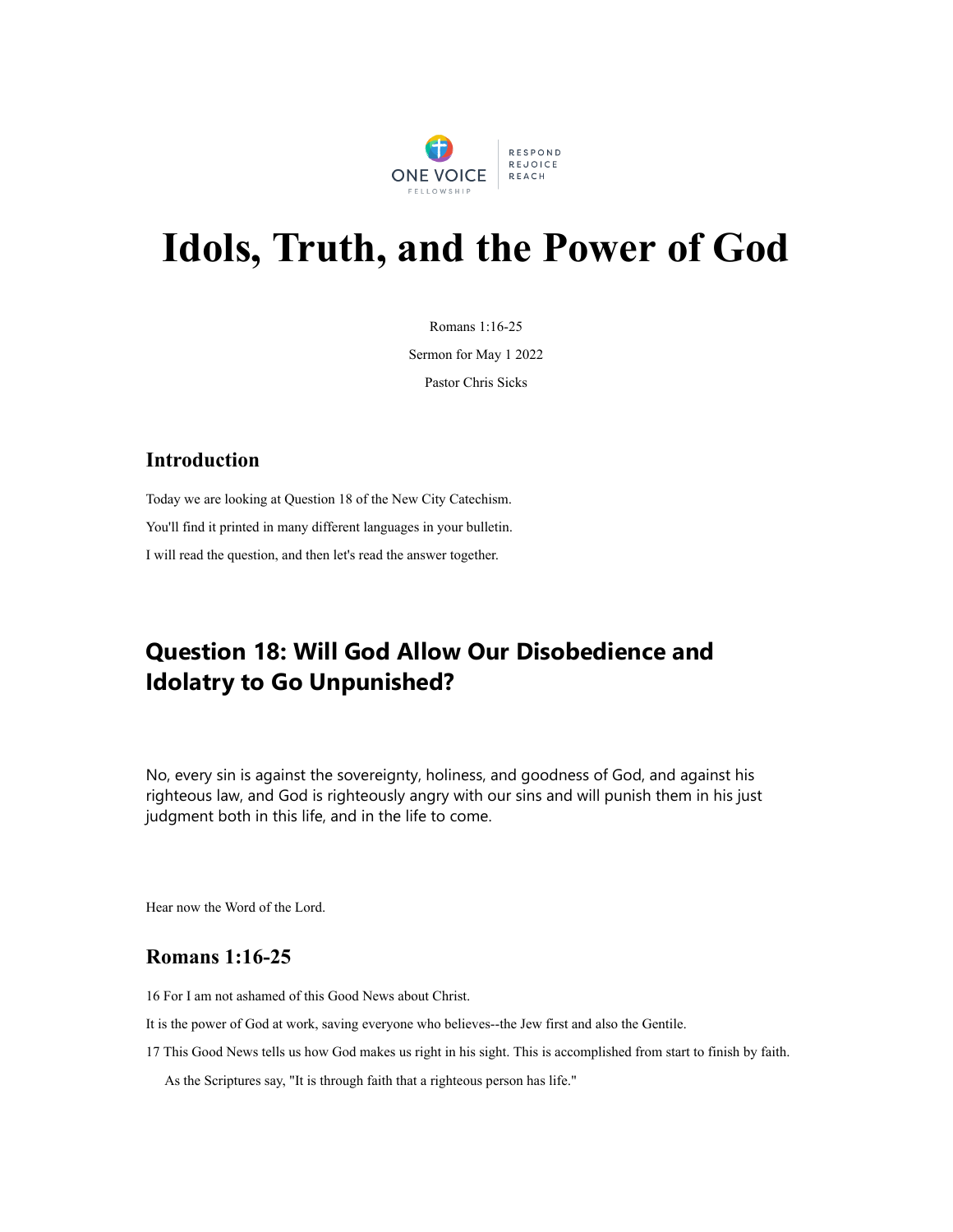- 18 But God shows his anger from heaven against all sinful, wicked people who suppress the truth by their wickedness.
- 19 They know the truth about God because he has made it obvious to them.
- 20 For ever since the world was created, people have seen the earth and sky. Through everything God made, they can clearly see his invisible qualities--his eternal power and divine nature. So they have no excuse for not knowing God.
- 21 Yes, they knew God, but they wouldn't worship him as God or even give him thanks. And they began to think up foolish ideas of what God was like. As a result, their minds became dark and confused.
- 22 Claiming to be wise, they instead became utter fools.
- 23 And instead of worshiping the glorious, ever-living God, they worshiped idols made to look like mere people and birds and animals and reptiles.
- 24 So God abandoned them to do whatever shameful things their hearts desired. As a result, they did vile and degrading things with each other's bodies.
- 25 They traded the truth about God for a lie. So they worshiped and served the things God created instead of the Creator himself, who is worthy of eternal praise! Amen

Together we read Isaiah 40:8:

*"The grass withers, the flower fades, but the word of our God will stand forever."*

Let's pray together.

Father in heaven, we come to you because you are the source of life and truth. Jesus, we worship because you are full of mercy and love. Holy Spirit, please open our hearts and minds to be transformed by the word of God. Amen.

#### **Let's begin by looking at Verse 18.**

"God shows his anger from heaven against all sinful, wicked people who suppress the truth by their wickedness."

I want to focus on the word suppress. In English the word suppress means to hold back or hold down. Paul is saying in verse 18 that there is truth, but people suppress the truth. How do they hold back or hold down the truth? "By their wickedness." Denying the truth is not only something we do in our mind. Our sinful actions blind us to the truth.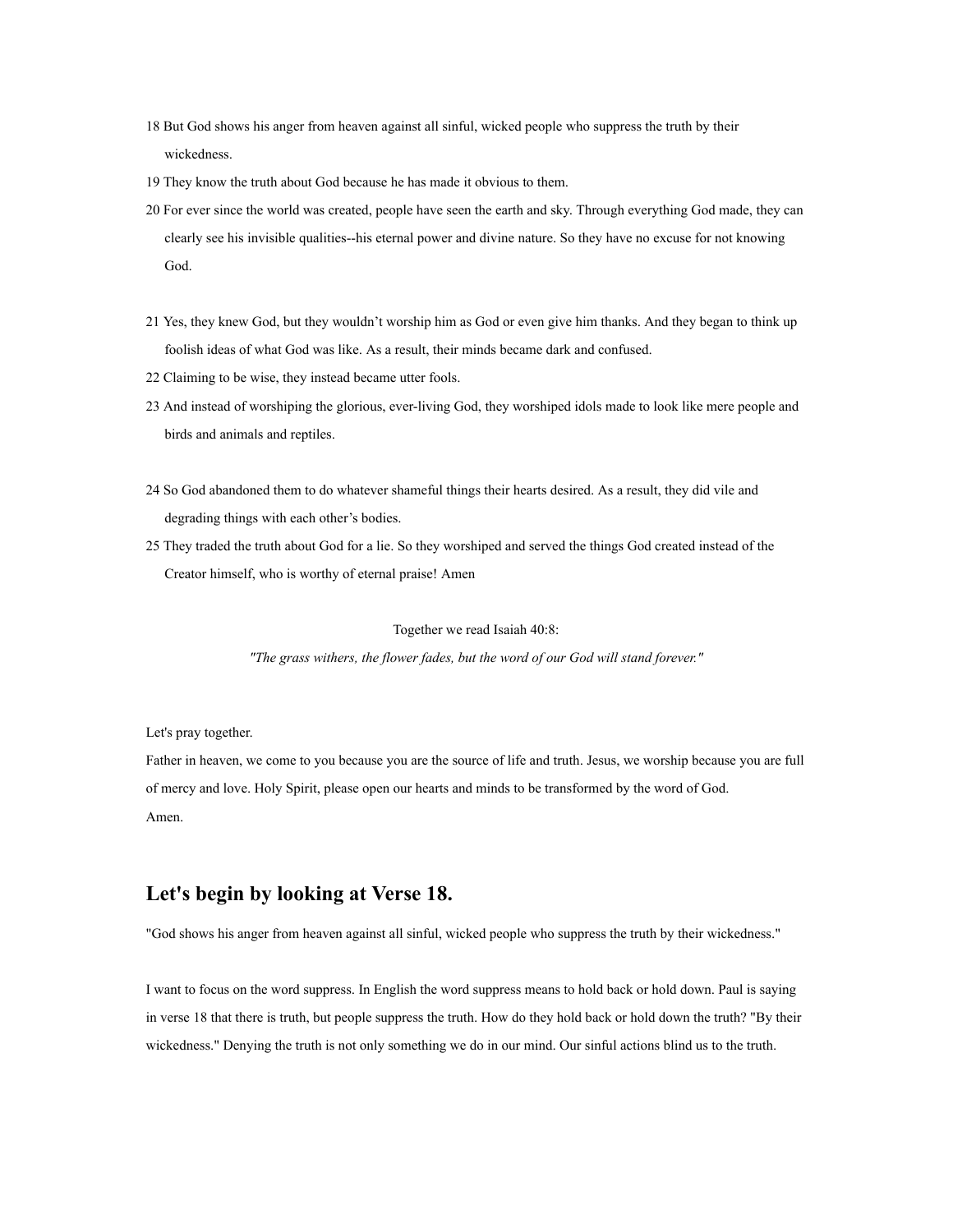When I got to college I began drinking and chasing girls. A few months after that started, I decided there was no God. I didn't realize then how my behavior was connected to my atheism. But there was a connection. The evidence of God's existence and character are abundantly clear in creation. As I child I learned in church about God's character and moral law. In college those things I learned came into conflict with my sinful behavior. I had to make a choice, right? I could respond to God's voice in my heart telling me it was wrong to get drunk and chase girls. Or I could suppress God's voice and his truth.

#### **Let's use this as an example.**

The truth of the moral law is written on all our hearts. The truth of God's character is written all over creation. God exists and made everything and is king over everything. I knew my behavior in college was wrong. God's moral law was in conflict with my behavior. I wanted to continue drinking and chasing girls, so I had to suppress two truths. The truth about God's existence and God's moral law.

#### **Do you see the connection?**

Paul is saying in verse 18 that the weight of our sinful behavior suppresses the truth. My atheism was the result of my wicked behavior. Here is another example. There is a Christian singer that I really like. Several years ago he cheated on his wife. They got divorced. This man did not repent of his sin. Instead, he announced that he didn't believe in God anymore. He left his wife and he left God. This man used to sing beautiful songs about Jesus and the truth in the Bible.

What changed?

Did God change? No.

Did the truth change? No.

This man changed. He committed a serious sin. Then, to suppress the guilt and shame he felt, he denied the truth about God. Look with me at verses 19 and 20.

"19 They know the truth about God because he has made it obvious to them.

20 For ever since the world was created, people have seen the earth and sky. Through everything God made, they can clearly see his invisible qualities--his eternal power and divine nature. So they have no excuse for not knowing God."

I don't think I can add anything useful to what Paul says in verses 19-20. I will only say this. Human beings can make some amazing things. We have created phones, spaceships, artwork, and music. The things we create are increasingly complex and amazing. However, who made the silicon, aluminum, and copper in this computer? God made it. Who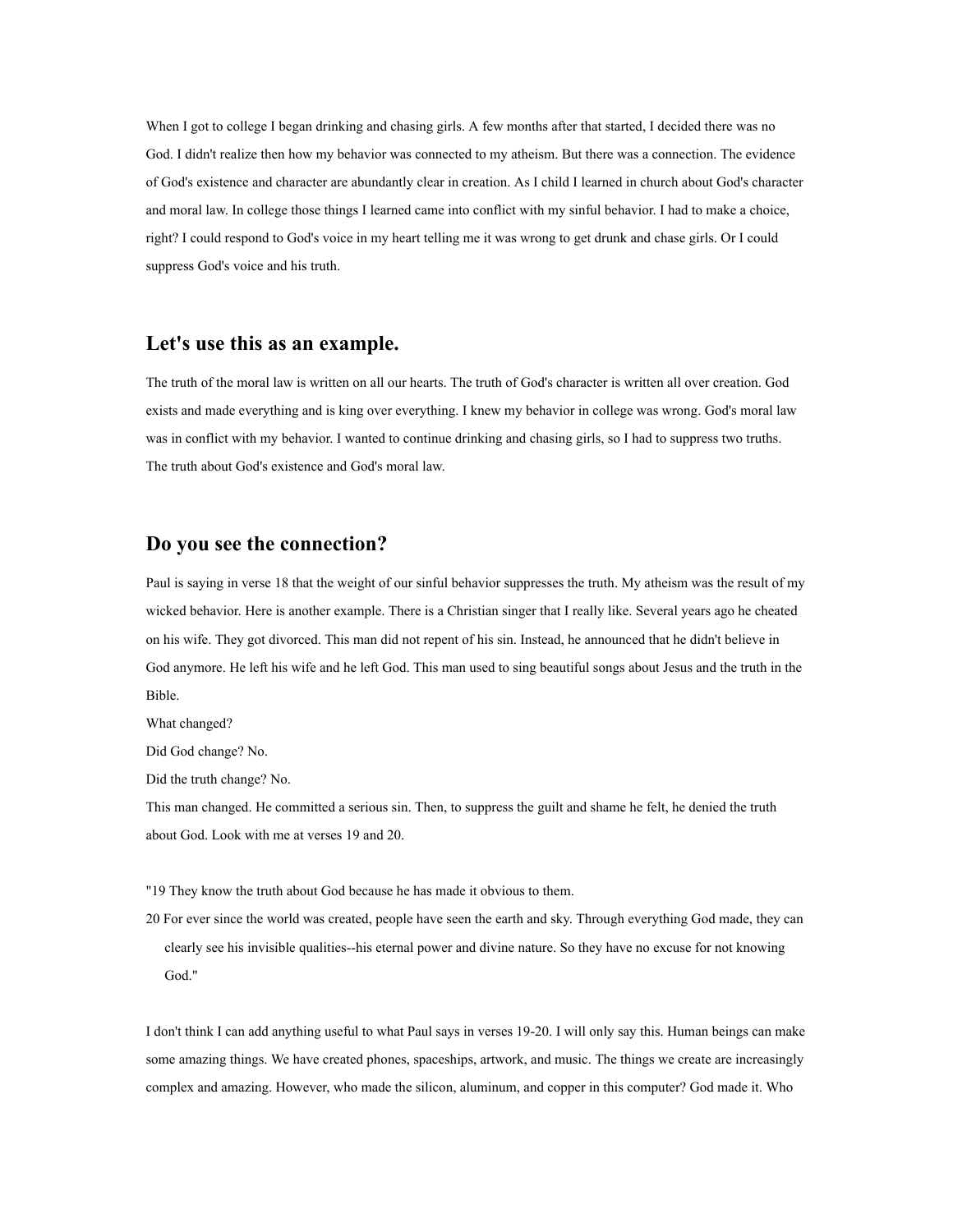made the smart brains in the men and women who designed this computer? God made their brains. When you look at the beauty of nature or the complexity of technology, you are seeing the truth about God. You can suppress that truth and deny it. But it remains true, even when our idols confuse our minds.

#### Verse 21 and 22 say:

- "21 Yes, they knew God, but they wouldn't worship him as God or even give him thanks. And they began to think up foolish ideas of what God was like. As a result, their minds became dark and confused.
- 22 Claiming to be wise, they instead became utter fools."

Worship and giving thanks are good for our souls because they are idolatry antidotes. Why does God want us to worship him and give him thanks? Is God self-centered and egotistical? Of course not. He knows that we will worship and thank whatever our heart values. This month and next month many people will graduate from high school and college. Our son David will graduate from high school in June. Imagine the speech that a student will give at the graduation ceremony this month. What would you think if she took all the credit for her accomplishments in school? If she did not thank anyone for helping her? That would not be good. It would show that her heart was selfabsorbed and egotistical. A student can learn nothing without a teacher. She should honor and thank her teachers and the faculty who helped her.

On Sunday nights in this room, we honor and thank our Creator. We remind ourselves that we can do nothing without our Lord and Savior. The sin of idolatry causes our hearts to focus on ourselves and our desires. Worship reminds us to thank the one true God who gives us every blessing. It's important to participate in worship frequently. Because worship helps us keep our hearts focused on the truth rather than lies.

Verse 23 "And instead of worshiping the glorious, ever-living God, they worshiped idols made to look like mere people and birds and animals and reptiles."

I was teaching the Bible lesson at our English ministry on Monday. We were talking about the golden calf that God's people made by the mountain of Sinai in the book of Exodus. I taught the English students the vocabulary word "idol." I showed them this picture, of people worshiping these idols. I asked the class, "Do you think is this good?" One of the students, who is not a Christian, understood. She said, "That is silly, because those people made the statues. Statues cannot be God." This student perceived the same truth that Paul is talking about in verse 23 of today's text. It is foolish for created beings like us to worship created things.

God made you. God made the universe. God made money and work and birds and animals. When we worship things that God made, we are exchanging the truth for a lie. That's what the people did by the mountain of Sinai. They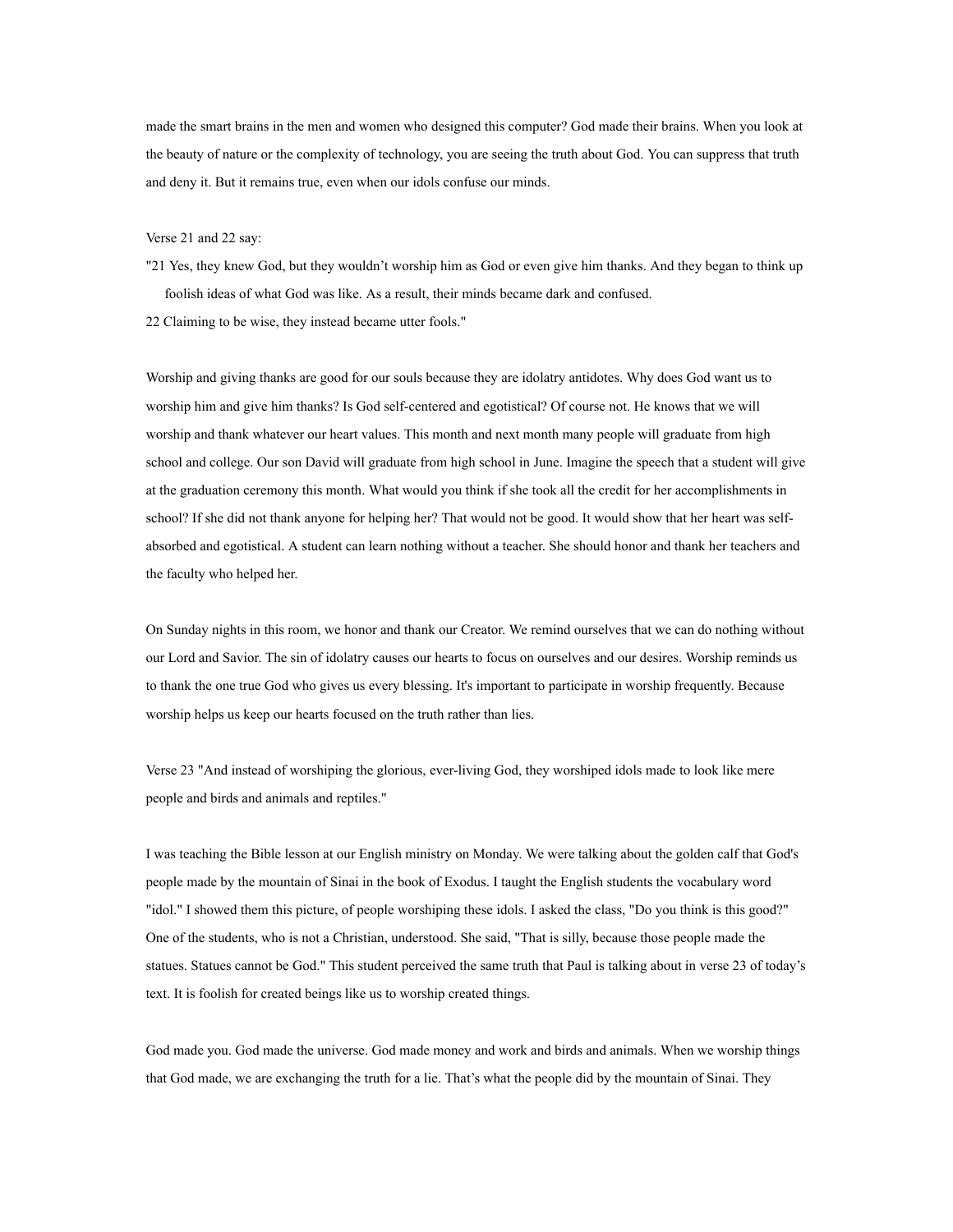worshiped a golden calf and said "you are the god who rescued us from Egypt!" That was a lie. An offensive lie that was deeply hurtful to the heart of God. Because God alone rescued them from Egypt.

We do the same thing when we give our hearts to something made by God. What are you tempted to give your heart to? Where do you look for safety, happiness, or escape? Be careful, because even good things become idols when our hearts value them too much. Think of a man who does not feel like a success in his work. He deeply wants a promotion. He wants to be the supervisor over other employees, to be called manager or director. He thinks in his heart, "when I am a supervisor, then people will respect me." To get that promotion at work, he works extra hours. He neglects his family, and exercise, and prayer. He tells small lies at work, to improve his reputation with the boss. Because of the stress and anxiety from pursuing this promotion, he starts drinking more alcohol. This affects the quality of his sleep and his work. Why are all these things happening? Because his heart has focused on getting a promotion at work as the most important thing. You see my friends, idols demand a sacrifice. This man will sacrifice many things in pursuit of his heart's goal.

#### **What about you?**

If you are not sure about the idols in your life, you can ask yourself these questions. Am I spending too much money on something? Am I giving something too much of my time? Am I defensive and angry if someone asks me about my behavior? Where does my mind drift in quiet moments? Do I ever say, "I will only feel happy when I have this." Do I say, "I will only feel safe when I have this." Ask the Holy Spirit to show you the truth about what is in our hearts. We need the Spirit's help because we lie to ourselves, and our idols lie to us. But God honors our free will. He allows us to sin and hurt ourselves. We see this in verse 24.

Verse 24 "So God abandoned them to do whatever shameful things their hearts desired. As a result, they did vile and degrading things with each other's bodies."

God could have stopped Adam and Eve. God is all-powerful and could have prevented them from eating the fruit. Instead, God watched to see whether their hearts would be loyal to him or to their own desires. God wanted to see if they would believe the truth or listen to the lies of Satan. As you know, they chose to listen to Satan. They trusted their sinful hearts instead of God. God allows us to make these choices, because he did not make us slaves or robots. Without Christ, we are enslaved to the desires of our hearts.

The author CS Lewis wrote this about people who are not saved by Jesus: "they enjoy forever the horrible freedom they have demanded, and are therefore self-enslaved." It is a lie that independence from God will make us happy. We want freedom, like Adam and Eve, to do whatever we want. But we use our freedom to hurt ourselves and other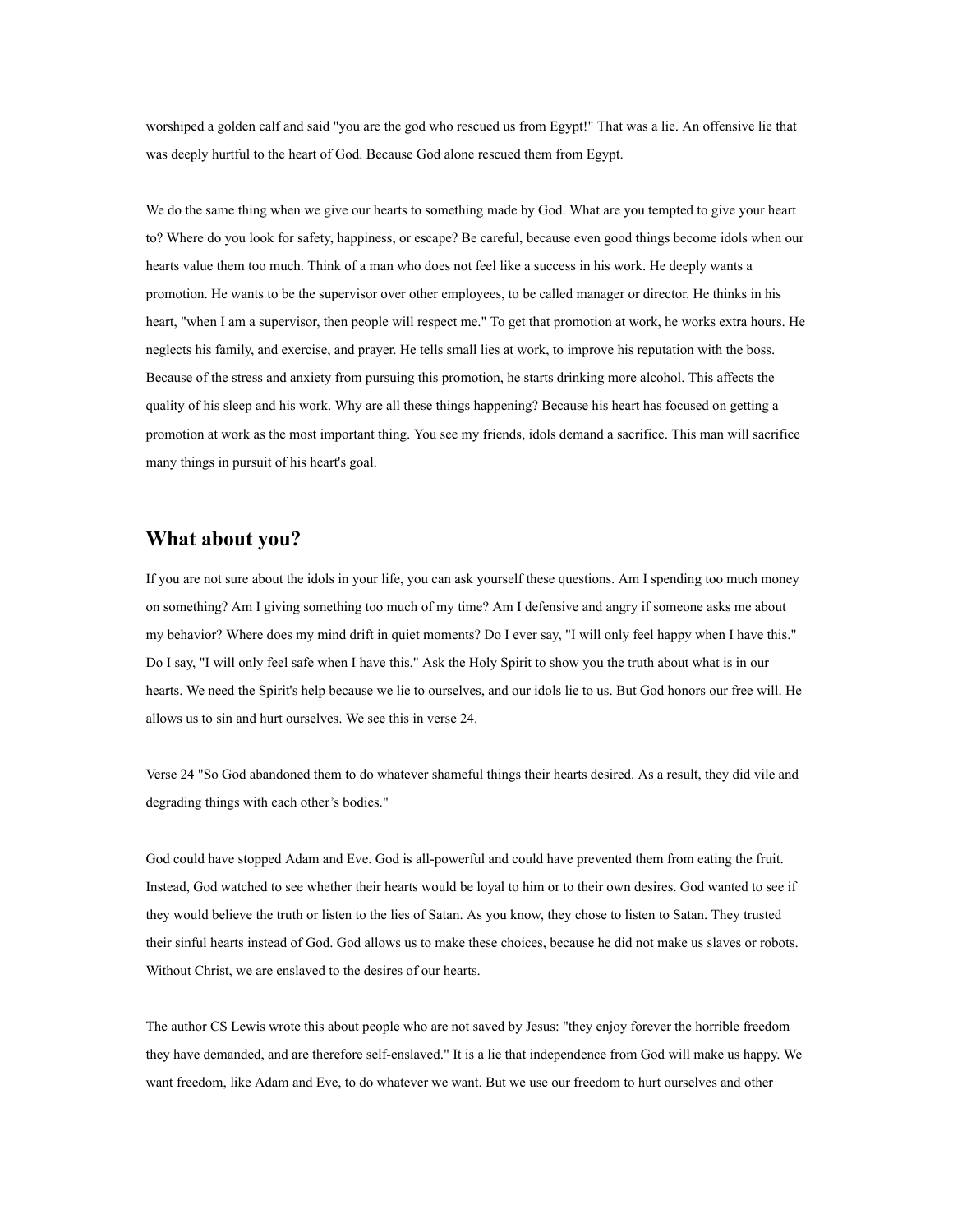people. God allows our sin to bring suffering into our lives, so we see the truth. The answer to our catechism question today also addresses this: "God is righteously angry with our sins and will punish them in his just judgment both in this life, and in the life to come." That's the bad news, that Paul explained in verse 18.

Verse 18 "God shows his anger from heaven against all sinful, wicked people who suppress the truth by their wickedness."

I mentioned the time that God's people made a golden calf and bowed down to worship it. They said to the golden idol, "you are the god that rescued us from Egypt." If you were God in that situation, would you be angry? Of course you would. His people were giving their hearts to a false god. They gave their physical gold to make the idol, and that was an expression of their heart. Whatever we give our time and money to is revealing. It reveals what our hearts value the most. God gave us our mind, our body, our time, our money. He alone deserves our worship and devotion. Do you think God is right to be angry when we give our hearts, bodies, money, and time to idols? Yes, of course he is.

#### **God is jealous for our affections.**

That might sound strange, because we think jealousy is a bad thing. But if a wife sees her husband spending a lot of time with another woman, how will she feel? She will feel jealous, and angry, because her husband is giving his time and his heart to another woman. This wife is right to be jealous and angry. When God talks about our idolatry in the Bible, he describes it as adultery. Because we give our hearts to someone else.

Paul is telling us this bad news so the gospel will make sense. The word gospel means good news. We cannot understand good news without the bad news. To see the amazing grace of Christ's sacrifice for your sin, you first must see your sin clearly. That is what Paul is doing here in his letter to the Romans. He's being very direct and honest about our human situation. Because people have exchanged the truth for a lie, they need unvarnished truth to shake them out of their belief of the lie. God wants us to see our deep need for a savior, so we will cry out "God help me! God save me from my sin!" When we say that, we are ready to hear the gospel. Let's look at the good news in verses 16 and 17.

- 16 For I am not ashamed of this Good News about Christ. It is the power of God at work, saving everyone who believes--the Jew first and also the Gentile.
- 17 This Good News tells us how God makes us right in his sight. This is accomplished from start to finish by faith. As the Scriptures say, "It is through faith that a righteous person has life."